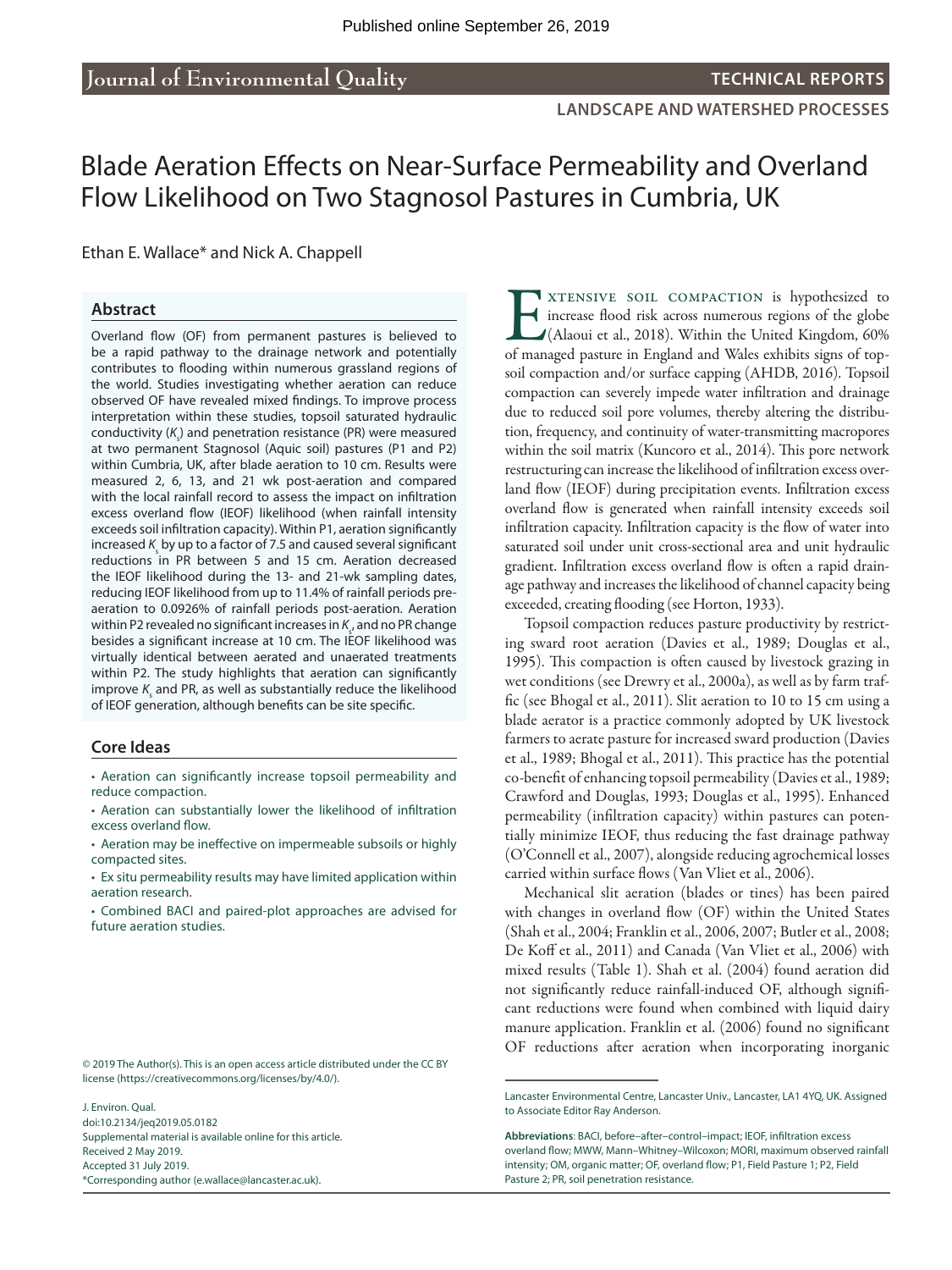fertilizers and broiler litter. Van Vliet et al. (2006) found that annual winter OF from aerated plots significantly decreased by 47 to 81% compared with unaerated plots over a 4-yr study in British Columbia, Canada. Franklin et al. (2007) found that aeration significantly reduced OF, although effects were soil dependent. Butler et al. (2008) found that aeration failed to significantly alter OF under natural soil conditions, after various fertilizer application methods, and after artificial compaction. De Koff et al. (2011) highlight aeration to occasionally decrease OF volumes significantly, with some significant increases in infiltration rate (based on subtracting OF from rainfall). These conflicting findings highlight the need for a greater understanding of the processes governing OF generation after slit aeration. No research directly examines how slit aeration alters topsoil permeability (infiltration capacity), which is the pivotal IEOF controlling parameter. This study addresses this key evidence gap at two nearby pastures, having a soil type that is considered highly susceptible to compaction, restricted aeration, and OF, namely, a Clifton Association Stagnosol.

The objectives of this study were (i) to ascertain if blade aeration reduces soil penetration resistance (PR) and increases topsoil permeability in two nearby FAO Stagnosol permanent pasture replicates; and (ii) to assess blade aeration effects on the likelihood of IEOF generation by comparing statistical distributions of topsoil permeability with 847,320 values that comprise a 25-yr record of 15-min observed local rainfall intensity.

# **Materials and Methods Study Site**

Measurements were taken within two reseeded permanent pastures dominated by perennial ryegrass (*Lolium* spp.), situated 9 km north of Penrith in Cumbria, UK, between June and November 2018. The local climate is wet temperate, with a mean winter temperature of 4.9°C and a mean summer temperature of 12.1°C (Met Office, 2016). The 1990 to 2018 average annual rainfall is 1050 mm at Skelton, located 4.5 km southwest of the experimental site.

The experimental site has plots within two nearby fields (Field P1 and Field P2, Fig. 1). The center of the P1 plot is  $\sim$  600 m from the center of the P2 plot (54°44′00′' N,  $2^{\circ}49'00''$  W, and  $54^{\circ}44'09''$  N,  $2^{\circ}48'36''$  W, respectively). Both fields are mapped regionally as comprising the same broad soil type, namely the 711n Clifton Soil Association ( Jarvis et al., 1984). This equates to the FAO Stagnosol soil group (WRB, 2015), which is a soil with Aquic properties within several USDA soil orders (USDA, 1999).

Field plots P1 (456 m<sup>2</sup>) and P2 (232 m<sup>2</sup>) are permanently grazed pasture and silage fields and receive heavy vehicular passes during silage cutting and slurry application. The land manager stated that neither has been plowed or aerated in recent years. Both sites have 4% slopes, although P1 is at the base of a slope and P2 is near a summit. Both fields belong to similar pastoral management systems and were continually grazed throughout the experiment, with P2 grazed by sheep (8 ha−1) and dairy cattle (0.75 ha−1), and P1 solely sheep grazed (15 ha−1). As a result, the sampling sites were selected due to being mapped as the same soil type and having fairly similar management practices and are considered replicates within the study.

Plot study: overland flow Plot study: overland flow grouped from Octobergrouped from October– Before and after paired Not given.  $-35$  to +3% (aeration) Before and after paired and after compaction and after compaction watershed approach watershed approach Plot study: before Plot study: before April over 4 yr overland flow overland flow April over 4 yr experiments Study notes Author Study site Soil type and texture mechanism Rainfall depth Rainfall intensity Absolute overland flow change Magnitude of overland flow change Study notes<br>Author experiments Plot study Plot study Plot studyMagnitude of overland flow change −74 to −8% (aeration), −75 to +16% +133% (aeration and aeration with −32 to +10% (aeration with broiler -81 to -47% (aeration with liquid  $-74$  to  $-8%$  (aeration),  $-75$  to  $+16%$ +133% (aeration and aeration with  $-32$  to  $+10%$  (aeration with broiler −81 to −47% (aeration with liquid Not given 85 mm h−1 Not given −20 to +18% (aeration), −31% to +25% (aeration with broiler litter +25% (aeration with broiler litter  $-20$  to  $+18%$  (aeration),  $-31%$  to (aeration with poultry litter and (aeration with poultry litter and  $-23$  to  $+45%$  (aeration),  $-50$  to −23 to +45% (aeration), −50 to litter and inorganic fertilizer) litter and inorganic fertilizer) dairy and swine manure) dairy and swine manure)  $-35$  to  $+3%$  (aeration) liquid dairy manure) liquid dairy manure) and slurry manure) and slurry manure) swine slurry) swine slurry) -6.2 to +1.9 mm (aeration with broiler Not given 50 mm h−1 −6.2 to +1.9 mm (aeration with broiler  $-67.2$  to  $-0.76$  mm annually (aeration Not given −67.2 to −0.76 mm annually (aeration with liquid dairy and swine manure)  $-36.7$  to  $-4.6$  mm (aeration),  $-50.3$ +5 mm (aeration and aeration with +5 mm (aeration and aeration with with liquid dairy and swine manure) to +17.4 mm (aeration with poultry to +17.4 mm (aeration with poultry Not given 70 mm h−1 −36.7 to −4.6 mm (aeration), −50.3 Absolute overland flow change  $-3$  to  $+5$  mm (aeration),  $-7$  to 120 mm h<sup>-1</sup>  $-3$  to +5 mm (aeration),  $-7$  to litter and inorganic fertilizer) litter and inorganic fertilizer) litter and swine slurry) litter and swine slurry) liquid dairy manure) liquid dairy manure) Table 1. A list of available studies that have investigated the effect of mechanical slit aeration on changes in overland-flow volumes. **Table 1. A list of available studies that have investigated the effect of mechanical slit aeration on changes in overland-flow volumes.** Not given. Not given Rainfall depth Rainfall intensity Up to  $\sim$  100 mm  $\sim$ 100 mm Not given per event.  $120$  mm  $h<sup>-1</sup>$  $50 \text{ mm} \text{ h}^{-1}$  $35$  mm  $h^{-1}$  $70$  mm  $h^{-1}$ per event. 1185 mm yr−1 avg.  $1185$  mm  $yr^{-1}$  avg.  $1037$  mm  $yr^{-1}$ unaerated avg., 28-65 mm per 28–65 mm per  $(4740$  mm total) (4740 mm total) unaerated avg. 1037 mm yr−1  $1051$  mm  $yr$ 1051 mm yr−1 aerated avg. Not given aerated avg. Not given Not given event Natural (133-Natural (133– mechanism 203 events) Simulated Simulated **Simulated** 56 events) 203 events) **Simulated Simulated** (11 events) (6 events) Simulated (56 events) Simulated (2 events) Simulated (11 events) (2 events) Rainfall Natural Typic Hapludults and<br>Glossaquic Fragiudults Glossaquic Fragiudults Soil type and texture Arkansas, USA Typic Hapludults and (silt loam-sandy loam) (silt loam-sandy loam) Georgia, USA Typic Kanhapludults, Typic Kanhapludults, Aquultic Hapludalfs Typic Kanhapludult Georgia, USA Typic Kanhapludult Aquic Dystroxerept Aquic Dystroxerept Aquultic Hapludalfs Aquic Hapludults, Aquic Hapludults, Aquic Hapludult Georgia, USA Aquic Hapludult Ultic Hapludalf Ultic Hapludalf (sandy loams) (sandy-loam) (sandy loam) (sandy loams) (sandy-loam) (sandy loam) (silt loam) (silt loams) (silt loams) Arkansas, USA West Virginia, West Virginia, Georgia, USA Georgia, USA Georgia, USA Study site Columbia, Columbia, British Canada USA Franklin et al. /an Vliet et al. Van Vliet et al. de Koff et al. Franklin et al. Franklin et al. Franklin et al. de Koff et al. Butler et al. Butler et al. Shah et al. Shah et al. (2004) (2006) (2006) (2011) (2008) (2007) Author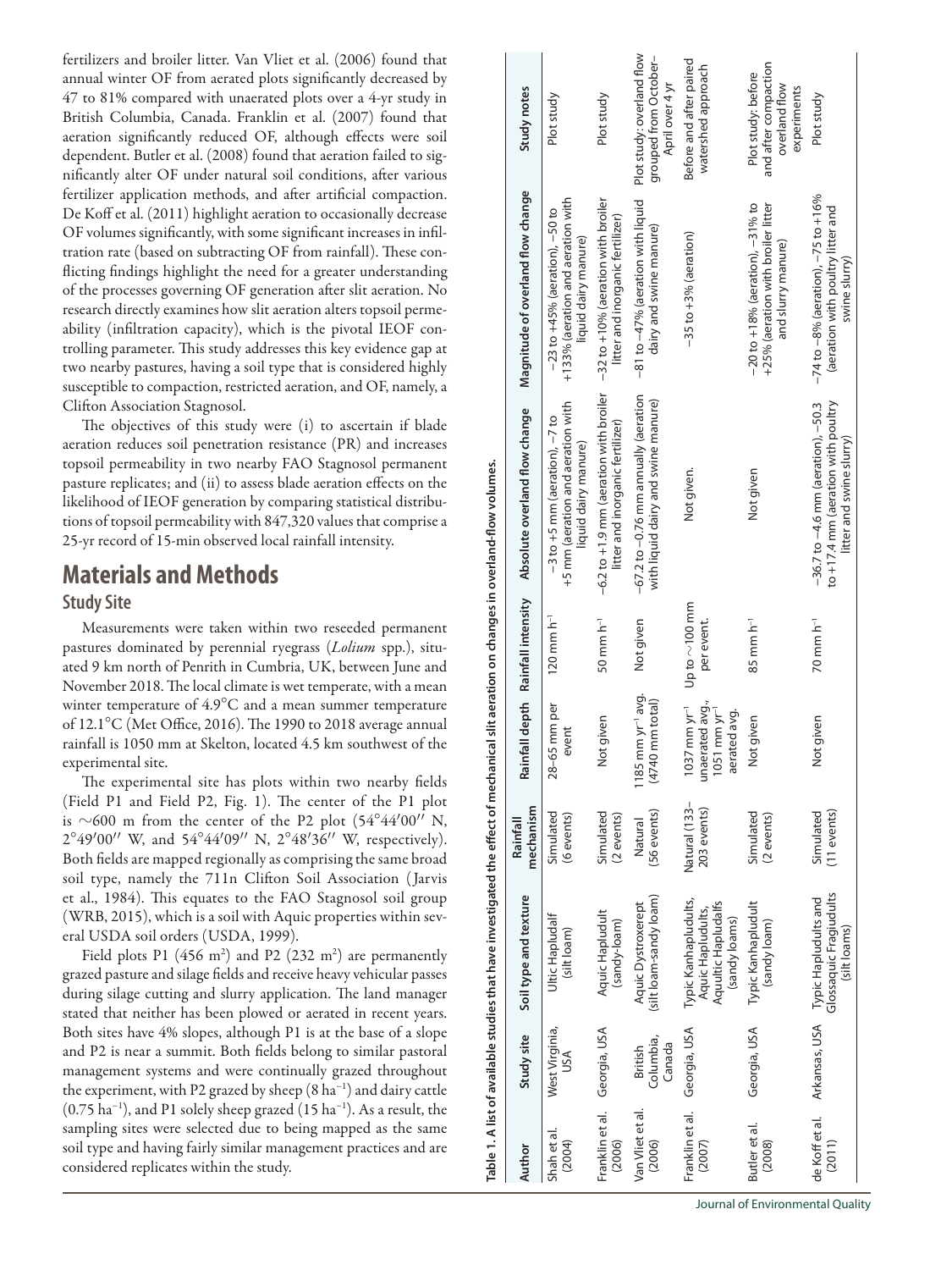

Fig. 1. Location of the experimental site within Cumbria, UK, together with the georeferenced locations of permeability (*K*<sub>s</sub>) measurements within the **aerated (gray shaded) and unaerated (white shaded) plots in both Field P1 and Field P2. Contains OS data Crown copyright and database right (2019).**

During the final sampling experiment, 0.6-m-deep soil pits were manually excavated at random locations within aerated (P1A and P2A) and unaerated plots (P1N and P2N, Fig. 1), for the determination of reference soil properties. Soil was extracted using a 221-cm3 bulk density cylindrical ring at 5-cm increments from the soil surface to 20 cm, totaling four soil samples per reference pit. Samples were oven dried at 105°C for 24 h for dry bulk density calculation. Organic matter (OM) content was determined from the bulk density cores via a 550°C 6-h loss-onignition test. Particle size analysis involved sieving oven-dried soil through a 2000-µm sieve, mixing the sample with 1% sodium polymetaphosphate for 24 h, followed by high-power sonication for 3 min and laser diffraction (Beckman Coulter, LS-13-320).

#### **Aeration Treatment**

The experiment began in June 2018 during an atypically dry summer (Supplemental Table S1). Each of the two replicates (P1 and P2) was randomly divided into two areas—one with blade aeration to a depth of 10 cm (denoted as subarea "A" in pasture names), and a control (unaerated, denoted as subarea "N" in pasture names). Aeration was applied on 11 June 2018, using a Ritchie 863G 3M (Ritchie Agricultural) blade aerator. The aerator operates two in-series rotor shafts, each with nine rotatable discs that individually have three blades angled 120° apart. Discs are spaced 23 cm apart within each rotor shaft, with a 17.5-cm gap between rotors. The 475-kg aerator was fully ballasted (with an additional 700 kg) during operation to increase blade ground penetration and traversed the replicates at an approximate rate of 1 ha h−1. No markings or blade insertion paths were visible on the sward or soil surface 2 wk post-treatment.

#### **Field Measurements**

A total of 1368 penetration resistance and 114 permeability measurements were taken in the plots P1A, P1N, P2A, and P2N via random sampling throughout the experiment. Samples were taken 2, 6, 13, and 21 wk post-aeration (Supplemental Table S1, Supplemental Fig. S1).

Soil penetration resistance was measured using an SC900 Field Scout soil compaction meter using a 12.8-mm-diam. cone. The device measures PR via an internal load cell and has a maximum load capacity of 9000 kN. An ultrasonic depth sensor recorded measurement depths at 2.5-cm increments to a depth of 15 cm. The PR samples were taken randomly throughout each replicate, with efforts made to avoid disturbed soil or aeration slits. Measurements that exceeded meter capacity were also recorded.

Topsoil permeability was measured using a Talsma ring permeameter (see Talsma, 1960; Bonell et al., 1983; Chappell and Ternan, 1997). This constant-head technique gives measurements of the coefficient of permeability, also called the saturated hydraulic conductivity (*K*<sub>s</sub>). Permeability was calculated via Darcy's law once steady state was achieved through the soil core. The procedures detailed in Chappell and Ternan (1997) were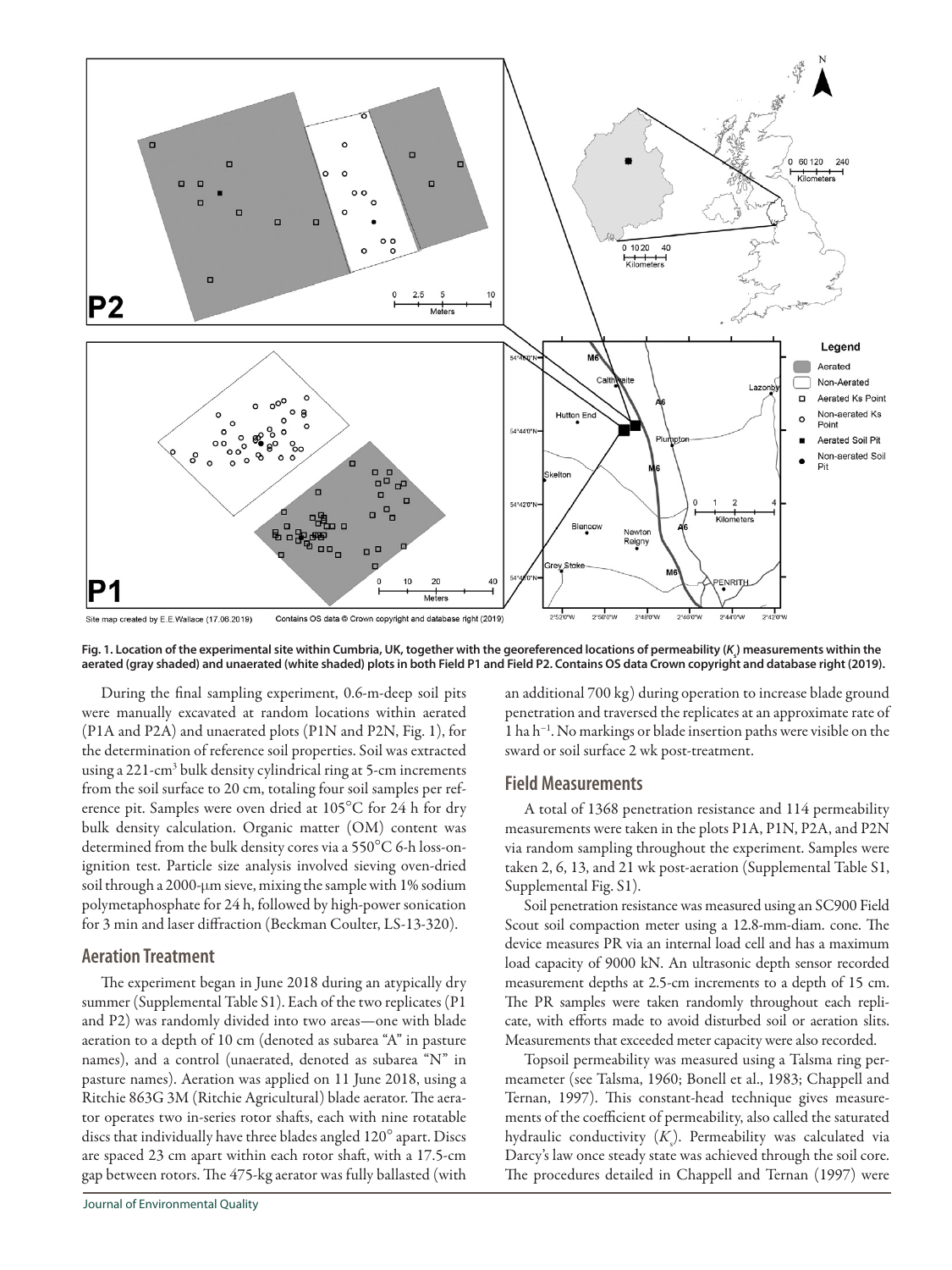followed exactly except that the 10-cm-deep soil core was tested while inserted into the ground. This was done so that vertical water percolation out of any 10-cm-long slits within the core was into underlying soil (see Sherlock et al., 2000).

#### **Statistical Analysis**

The  $K_{\!\scriptscriptstyle\rm S}^{\!\scriptscriptstyle\rm F}$  frequency distributions are expected to be strongly positively skewed (Baker, 1978; Bonell et al., 1983; Zhai and Benson, 2006). Consequently, it was likely that a nonparametric statistical test was needed (i.e., Mann–Whitney-Wilcoxon [MWW]), and a parametric approach would only be adopted if results satisfied normality. The MWW tests were conducted within the MATLAB programming environment (Mathworks), using the ranksum function with significance levels of 0.05, 0.01, and 0.001.

Statistical comparisons of the permeability frequency distributions from each replicate were made with local rainfall intensities to estimate IEOF likelihood to create a peaks-overthresholds statistical model. A 25.5-yr rainfall time series recorded at a 15-min resolution from the Skelton rain gauge  $(54^{\circ}42'59''$  N,  $2^{\circ}52'38''$  W) was compared with the summary statistics (minimum, 10th percentile, lower quartile, median, and upper quartile) of  $K<sub>s</sub>$ , to account for climatic variability within IEOF likelihoods. The rain gauge is 4.3 km southwest of P1 and 4.8 km southwest of P2. Both replicates are considered to have identical rainfall inputs given the prevailing frontal systems.

# **Results and Discussion**

#### **Reference Soil Properties**

Soil pits were excavated in both fields for visible soil characterization and sampling to determine reference soil properties. At the P1A pit (Fig. 1), an O-horizon extended to 3 cm. An A-horizon existed between 3 and 12 cm but was weakly defined from the B-horizon. The B-horizon extended to 45 cm and contained redoximorphic features, before a well-defined sandy C-horizon. The P1N pit similarly had an O-horizon to 3 cm and an A-horizon from 3 to 10 cm. The B-horizon was visibly denser and stonier, extended to 40 to 45 cm, and contained redoximorphic features. The P2A and P2N pits had an O-horizon to 5 cm and an A-horizon between 5 and 10 to 12 cm. The B-horizon extended to 35 to 45 cm and was visibly heavier and stonier than the topsoil.

From the physiochemical analysis, the aerated plots in both replicates had substantially greater medium to very coarse sand contents (40–43%) in the upper subsoil (15–20 cm, Tables 2 and 3) compared with the unaerated plots (5–12%). Greater OM content at the 0- to 10-cm depth where roots are commonly found was observed in the aerated plots, with averages of 9.5 and 9.5% for P1A and P2A, and 8.4 and 7.0% for P1N and P2N, respectively. Overall, however, the unaerated plots in P1 and P2 had similar reference characteristics, as did aerated plots, although minor differences were apparent between adjacent pits within the same replicate.

## **Soil Penetration Resistance Differences between Aerated and Unaerated Plots (0–15 cm)**

A total of 1368 PR tests were undertaken across all replicates. Some 46% of measurements were too dense (i.e., PR exceeded 7000 kPa) to give a reading (Table 4). The two replicates were very different in the numbers of tests that exceeded 7000 kPa. In P2, some 76% of tests on aerated topsoil and 75% on unaerated soil exceeded 7000 kPa during the first measurement date, whereas this was only 35% of aerated topsoil tests and 53% of unaerated topsoil tests in P1 (Table 4). This implies that P2 had more pockets of either (i) compacted topsoil or (ii) drier topsoil than P1.

As the experiment progressed, PR failures and measurable PR generally decreased as soils likely became increasingly saturated (Table 4, Supplemental Fig. S1; Cotching and Belbin 2007). Pasture P1A had noticeably fewer test failures and lower PR than P1N throughout the experiment, whereas PR values and test failures within P2 were almost identical between treatments.

Measurable PR highlights significant differences in P1 between treatments 2 wk post-aeration (Table 4), at 5 ( $p \leq 0.001$ ), 7.5  $(p \le 0.004)$ , and 10 cm  $(p \le 0.007)$ . The aerated site had a lower average penetration resistance (1876 vs. 2384 kN, 2283 vs. 2690 kN, and 2545 vs. 3060 kN) compared with P1N, for 5, 7.5, and 10 cm, respectively. The lower PR within P1A persisted with repeated monitoring, with significant differences at 5 to 15 cm in Week 6, 2.5 to 15 cm in Week 13, and 0 cm and 10 to 15 cm in Week 21. Contrastingly, within P2, P2A had either equivalent or slightly higher PR in comparison with P2N, with the aerated plot being significantly more compacted ( $p \le 0.014$ ) at the 10-cm depth.

Two alternative explanations are proposed to explain PR findings, although other interpretations are possible. The first explanation (Explanation 1) is that aeration caused PR improvements within P1 but was ineffective within P2. Slit aeration is believed to alleviate soil compaction through the soil-loosening effects of the rolling blades or tines (Davies et al., 1989; Douglas et al., 1995), so it may have lowered PR within P1. Slits may produce preferential infiltration (both rainfall and slurry; Crawford and Douglas, 1993; Douglas et al., 1995), which may preferentially wet soil around slits and reduce density within aerated plots (see Cotching and Belbin, 2007).

**Table 2. Physiochemical properties of the two soil pits in Field Pasture 1 (P1).**

| Land use       |           |               |              | Particle size distribution |      | Soil texture          |            | Organic |        |                     |
|----------------|-----------|---------------|--------------|----------------------------|------|-----------------------|------------|---------|--------|---------------------|
|                | Depth     | $<$ 2 $\mu$ m | $2-20 \mu m$ | $20 - 60 \mu m$            |      | 60-200 um 200-2000 um |            | pH      | matter | <b>Bulk density</b> |
|                | cm        |               |              | $\frac{0}{0}$              |      |                       |            |         | $\%$   | $q \, cm^{-3}$      |
| P1 (aerated)   | $0 - 5$   | 2.7           | 11.0         | 17.6                       | 40.8 | 27.8                  | Sandy Joam | 5.87    | 11.4   | 1.01                |
| P1 (aerated)   | $5 - 10$  | 4.6           | 18.2         | 22.6                       | 38.6 | 15.9                  | Sandy loam | 5.82    | 7.7    | 1.15                |
| P1 (aerated)   | $10 - 15$ | 4.0           | 17.3         | 21.5                       | 34.3 | 22.8                  | Sandy loam | 5.97    | 7.7    | 1.04                |
| P1 (aerated)   | $15 - 20$ | 2.6           | 10.3         | 13.5                       | 30.8 | 42.8                  | Sandy loam | 6.12    | 7.0    | 1.32                |
| P1 (unaerated) | $0 - 5$   | 4.3           | 17.9         | 17.9                       | 27.8 | 32.1                  | Sandy Joam | 5.91    | 9.1    | 1.09                |
| P1 (unaerated) | $5 - 10$  | 3.2           | 12.6         | 11.3                       | 19.8 | 53.0                  | Sandy Joam | 5.96    | 7.1    | 1.11                |
| P1 (unaerated) | $10 - 15$ | 11.3          | 41.6         | 23.7                       | 22.0 | 1.3                   | Silt Ioam  | 6.12    | 4.7    | 1.87                |
| P1 (unaerated) | $15 - 20$ | 8.5           | 34.2         | 25.3                       | 27.4 | 4.6                   | Silt Ioam  | 5.67    | 4.8    | 1.33                |

Journal of Environmental Quality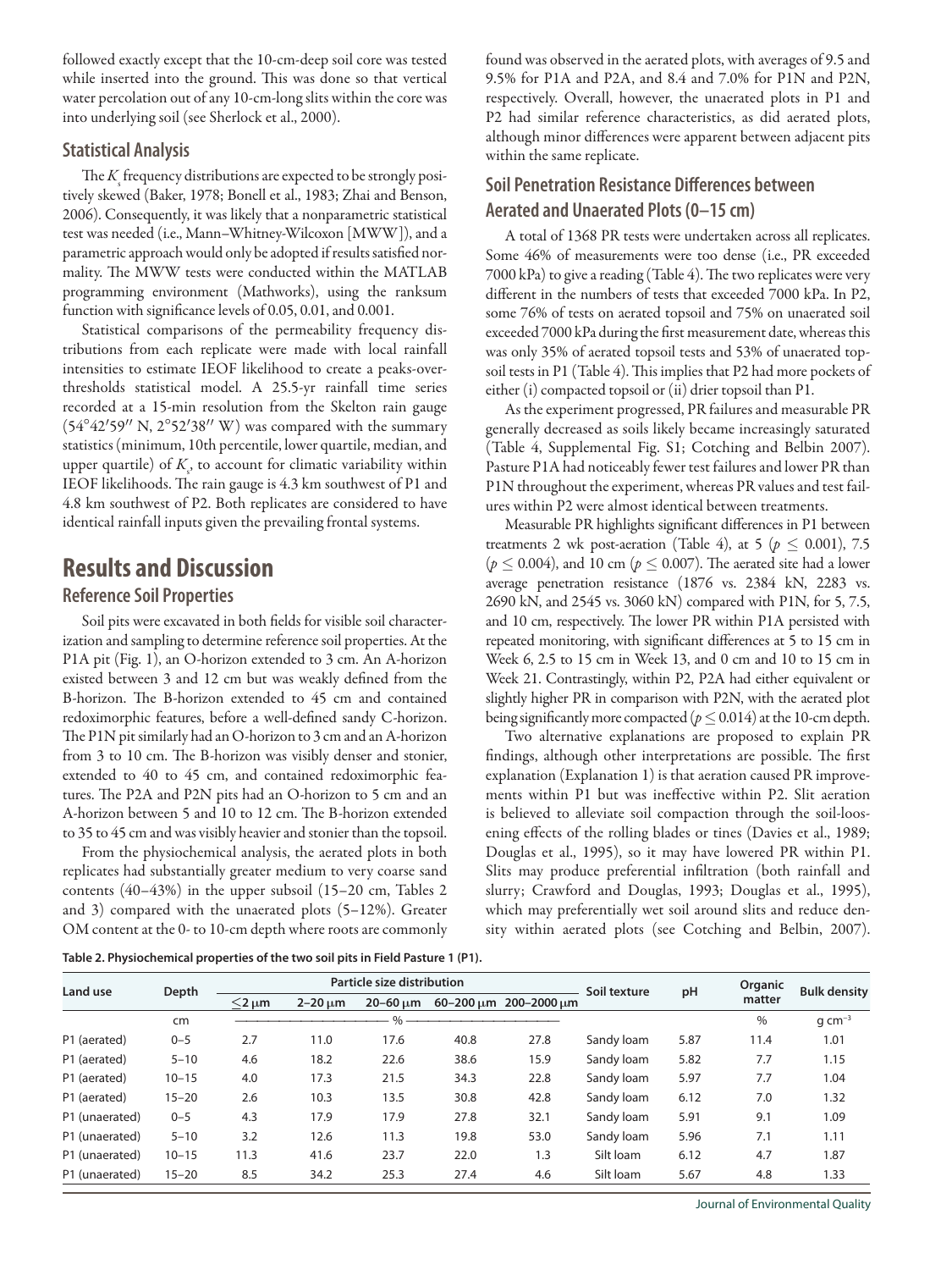**Table 3. Physiochemical properties of the two soil pits in Field Pasture 2 (P2).**

| Land use                 | Depth     |               |              | Particle size distribution |      |                       | Soil texture | pH   | Organic | <b>Bulk density</b><br>$q \, cm^{-3}$<br>0.79<br>1.42<br>1.09<br>1.67 |
|--------------------------|-----------|---------------|--------------|----------------------------|------|-----------------------|--------------|------|---------|-----------------------------------------------------------------------|
|                          |           | $<$ 2 $\mu$ m | $2-20 \mu m$ | $20 - 60$ um               |      | 60-200 um 200-2000 um |              |      | matter  |                                                                       |
|                          | cm        |               |              | 0/2                        |      |                       |              |      | $\%$    |                                                                       |
| P <sub>2</sub> (aerated) | $0 - 5$   | 2.7           | 11.7         | 15.6                       | 40.1 | 29.8                  | Sandy loam   | 5.92 | 12.8    |                                                                       |
| P <sub>2</sub> (aerated) | $5 - 10$  | 4.6           | 20.4         | 24.5                       | 38.7 | 11.8                  | Sandy Joam   | 5.98 | 6.2     |                                                                       |
| P <sub>2</sub> (aerated) | $10 - 15$ | 6.6           | 29.0         | 29.2                       | 31.7 | 3.5                   | Silt loam    | 6.23 | 4.2     |                                                                       |
| P <sub>2</sub> (aerated) | $15 - 20$ | 4.7           | 19.1         | 14.1                       | 22.3 | 39.8                  | Sandy loam   | 6.73 | 4.3     |                                                                       |
| P2 (unaerated)           | $0 - 5$   | 5.7           | 24.1         | 20.7                       | 24.0 | 25.5                  | Sandy Joam   | 6.43 | 9.2     | 1.17                                                                  |
| P2 (unaerated)           | $5 - 10$  | 3.5           | 16.3         | 19.4                       | 36.4 | 24.3                  | Sandy Joam   | 6.83 | 4.8     | 1.18                                                                  |
| P2 (unaerated)           | $10 - 15$ | 4.1           | 17.3         | 21.3                       | 35.5 | 21.8                  | Sandy loam   | 6.94 | 5.9     | 1.18                                                                  |
| P2 (unaerated)           | $15 - 20$ | 5.7           | 23.5         | 24.5                       | 33.9 | 12.4                  | Sandy Joam   | 6.94 | 3.3     | 1.52                                                                  |

Table 4. Soil penetration resistance statistics, including the percentage of successful measurements, median ( $\hat{\mathbf{X}}$ ) and mean ( $\overline{\mathbf{x}}$ ) penetration resis**tance, and the Mann–Whitney–Wilcoxon (MWW)** *p* **values between treatments in Field Pasture 1 (P1) and Field Pasture 2 (P2). Note that the median values are compared in the Mann–Whitney-Wilcoxon tests.**

|                    | <b>Statistic</b>     |                  |              |                 |           |            | Depth      |            |            |                |
|--------------------|----------------------|------------------|--------------|-----------------|-----------|------------|------------|------------|------------|----------------|
| <b>Environment</b> |                      | <b>Treatment</b> | $\mathsf{n}$ | 0 <sub>cm</sub> | 2.5 cm    | 5 cm       | 7.5 cm     | 10 cm      | 12.5 cm    | 15 cm          |
| P1 Week 1          | Successful           | Aerated          | 110          | 65              | 65        | 65         | 65         | 65         | 51         | 35             |
|                    | measurements (%)     | Unaerated        | 110          | 47              | 47        | 47         | 47         | 44         | 18         | 9              |
|                    | $\frac{Q}{R}(kN)$    | Aerated          |              | 225             | 1242      | 1932       | 2312       | 2605       | 2450       | 2881           |
|                    |                      | Unaerated        |              | 276             | 1622      | 2518       | 2726       | 3105       | 2967       | 2881           |
|                    | $\overline{x}$ (kN)  | Aerated          |              | 612             | 1290      | 1876       | 2283       | 2545       | 2573       | 2887           |
|                    |                      | Unaerated        |              | 662             | 1504      | 2384       | 2690       | 3060       | 3071       | 3215           |
|                    | MWW(p)               |                  |              | 0.818           | 0.195     | $0.001***$ | $0.004**$  | $0.007**$  | 0.144      | 0.521          |
| P1 Week 6          | Successful           | Aerated          | 143          | 74              | 74        | 74         | 74         | 73         | 66         | 52             |
|                    | measurements (%)     | Unaerated        | 142          | 44              | 44        | 44         | 44         | 43         | 25         | 13             |
|                    | $\frac{Q}{R}(kN)$    | Aerated          |              | 552             | 1035      | 1087       | 1138       | 1346       | 1690       | 1828           |
|                    |                      | Unaerated        |              | 742             | 1138      | 1518       | 1828       | 2380       | 2674       | 2967           |
|                    | $\overline{X}$ (kN)  | Aerated          |              | 604             | 983       | 1101       | 1220       | 1475       | 1754       | 1925           |
|                    |                      | Unaerated        |              | 765             | 1111      | 1560       | 1934       | 2406       | 2817       | 3047           |
|                    | MWW(p)               |                  |              | 0.170           | 0.104     | $0.001***$ | $0.001***$ | $0.001***$ | $0.001***$ | $0.001***$     |
| P1 Week 13         | Successful           | Aerated          | 150          | 77              | 77        | 77         | 77         | 77         | 75         | 73             |
|                    | measurements (%)     | Unaerated        | 130          | 67              | 67        | 67         | 67         | 66         | 49         | 44             |
|                    | $\mathcal{Y}_k$ (kN) | Aerated          |              | 345             | 552       | 552        | 552        | 621        | 690        | 724            |
|                    |                      | Unaerated        |              | 207             | 656       | 724        | 897        | 1329       | 1622       | 1690           |
|                    | $\overline{X}$ (kN)  | Aerated          |              | 374             | 563       | 558        | 566        | 634        | 740        | 812            |
|                    |                      | Unaerated        |              | 366             | 676       | 751        | 941        | 1382       | 1689       | 1755           |
|                    | MWW(p)               |                  |              | 0.522           | $0.006**$ | $0.001***$ | $0.001***$ | $0.001***$ | $0.001***$ | $0.001***$     |
| P1 Week 21         | Successful           | Aerated          | 103          | 94              | 94        | 94         | 94         | 94         | 91         | 83             |
|                    | measurements (%)     | Unaerated        | 93           | 64              | 64        | 64         | 64         | 64         | 52         | 43             |
|                    | $\frac{a}{k}$ (kN)   | Aerated          |              | 207             | 380       | 448        | 483        | 552        | 621        | 724            |
|                    |                      | Unaerated        |              | 310             | 448       | 380        | 448        | 621        | 897        | 1070           |
|                    | $\overline{x}$ (kN)  | Aerated          |              | 242             | 389       | 437        | 474        | 575        | 713        | 792            |
|                    |                      | Unaerated        |              | 314             | 448       | 409        | 516        | 822        | 1039       | 1086           |
|                    | MWW(p)               |                  |              | $0.031*$        | 0.105     | 0.232      | 0.750      | $0.003**$  | $0.001***$ | $0.001***$     |
| P2 Week 2          | Successful           | Aerated          | 192          | 24              | 24        | 24         | 24         | 22         | 14         | $\overline{2}$ |
|                    | measurements (%)     | Unaerated        | 193          | 25              | 25        | 25         | 25         | 23         | 13         | 3              |
|                    | $\frac{Q}{R}$ (kN)   | Aerated          |              | 69              | 310       | 2380       | 3140       | 3864       | 4106       | 3812           |
|                    |                      | Unaerated        |              | 121             | 880       | 2070       | 2933       | 3191       | 2932       | 3847           |
|                    | $\overline{x}$ (kN)  | Aerated          |              | 553             | 1021      | 2107       | 2871       | 3558       | 3782       | 3829           |
|                    |                      | Unaerated        |              | 515             | 965       | 2120       | 2693       | 2963       | 3021       | 3565           |
|                    | MWW(p)               |                  |              | 0.315           | 0.990     | 0.442      | 0.263      | $0.014*$   | 0.067      | 0.914          |

\* Significant at the 0.05 probability level.

\*\* Significant at the 0.01 probability level.

\*\*\* Significant at the 0.001 probability level.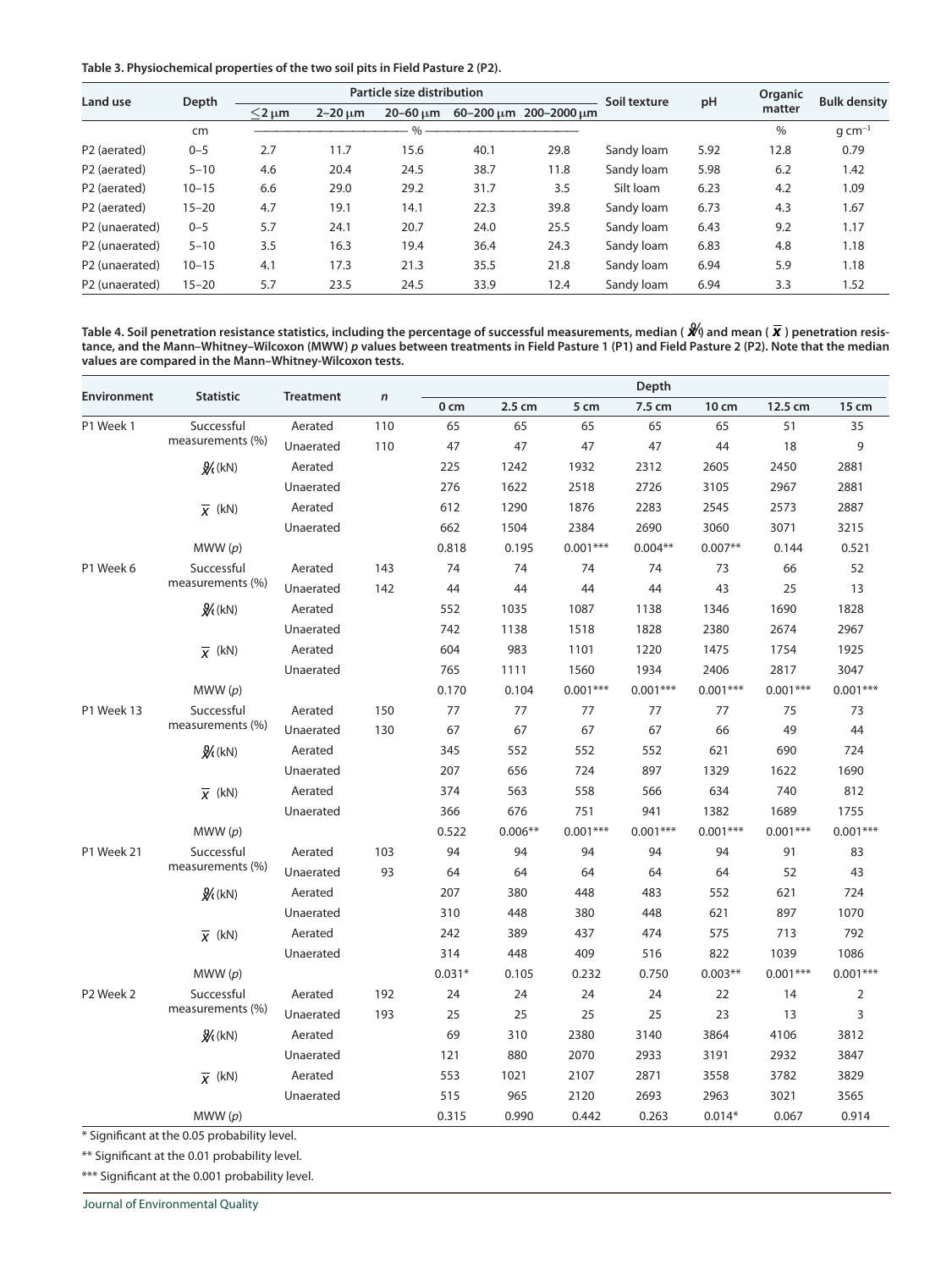Aeration can additionally disrupt dense and established root mats (Bhogal et al., 2011); this encourages new root growth, which could potentially lower PR. The observed OM differences in the 0- to 10-cm soil layer between treatments may indicate that aeration increased root growth at both replicates (see above).

The soil loosening, preferential infiltration (particularly during dry conditions), and root mat disruption and root growth may combine to create a favorable earthworm environment, enhancing earthworm activity and reducing PR. Eggleton et al. (2009), in a UK study, showed strong declines in earthworms during dry periods, and relative increases during saturated conditions, showing earthworm abundance and resultant bioactivity is strongly linked to soil moisture. Furthermore, Capowiez et al. (2009) demonstrate that by adopting reduced-compaction agricultural practices, earthworm colonization can increase by an average of 20%.

These albeit untested hypotheses complement Douglas et al. (1995), who found blade aeration to reduce topsoil bulk density in Scotland. Alternative soil loosening devices are capable of reducing pasture density. These include subsoilers, which operate at 35 to 50 cm to remove deep compacted layers (Harrison et al., 1994), and sward lifters, which operate at 15 to 35 cm (Newell Price et al., 2015). Subsoilers and sward lifters target deeper compaction than blade aerators and are mostly used to relieve compaction from heavy machinery (Bhogal et al., 2011).

The limited PR difference within P2 could be due to ineffective aeration, soil recompaction, soil textural disparity, no established root mat, and/or a sparser or less mobile earthworm population. Crawford and Douglas (1993) demonstrate that progressively drier soil causes shallower and less effective aeration. It was not apparent during treatment that replicates had inherently different soil moisture contents, and consequentially soil moisture measurements were not undertaken. It is possible, however, that replicates were at different saturations, and future researchers are advised to record soil moisture during aeration. Pasture P2 may have been drier than P1 due to being toward the summit as opposed to the base of a slope, and more recent slurry wetting within P1 may have increased antecedent soil moisture. This could have reduced blade penetration within P2.

The higher PR baseline (P1N vs. P2N) and denser B-horizon within P2 may additionally reduce aerator penetration depth (see Davies et al., 1989; Douglas et al., 1995). The higher PR baseline within P2 could be caused by dairy cattle, which may compact the topsoil so it is resistant to aeration, and/or rapidly remove aeration improvements. Drewry et al. (2000a) found that dairy cattle significantly increased topsoil bulk density by one third when comparing 97 sheep farms with 87 dairy farms in New Zealand, and they also noted that dairy farms had significantly lower  $K<sub>s</sub>$  at 0 to 5 and 10 to 15 cm. It is also possible that P2 improvements were not apparent because P2A was intrinsically more compact due to greater silt concentrations (see above).

Indirectly observed factors could also have prevented PR improvement in P2. Higher observed OM content within P2A (9.5%), as opposed to P2N (7%), suggests that although new root growth may be occurring (not directly measured in this study), this has not reduced PR. This is potentially due to the lack of a dense root mat preceding aeration, as shown by the low OM within P2N. The higher PR baseline within P2 could additionally inhibit earthworm motility and therefore their ability to reduce soil density and resultant PR (Capowiez et al., 2009, 2014). Results support studies such as Van Vliet et al. (2006), who found no improvements to bulk density following blade aeration.

The alternate explanation (Explanation 2) is that a combination of the sampling method and natural soil variation falsely indicated aeration to have reduced PR within P1, when in reality it was effective in neither. The sampling method could have caused lower PR readings within the aerated region of P1, as the penetrometer could have entered into the aeration slits. However, the lack of visible slits 2 wk post-aeration makes this an untested hypothesis. The suggested ineffective aeration within P2 would also explain why PR is highly comparable between treatments, as the aerator may have failed to generate slits within P2, and the penetrometer therefore may have had either no slits or very shallow slits to enter.

Natural soil variation may also have falsely indicated aeration to have been highly effective in P1. The denser, stone-rich layer within the B-horizon of P1N compared with P1A may have inferred aeration to reduce PR in P1, as fewer PR measurements within the aerated plot would fail due to stone contact (Davies et al., 1989). Uniform stone coverage throughout P2 suggests similar PR profiles as was observed. Textural analysis also reveals disparity at the 10- to 15-cm depth between treatments, which may have caused or contributed to the observed differences, at least for deeper measurements.

## **Topsoil Permeability Difference between Aerated and Unaerated Plots**

A total of 114 permeability tests were undertaken across the replicates (Table 5). Two weeks post-aeration in P1 (Table 5), the aerated topsoil permeability was a factor of 3.4 times higher than unaerated topsoil. The difference was statistically significant at  $p \leq 0.004$  (Table 6). These results contrasted with P2, where the aerated and unaerated plot had similar  $K_{\text{s}}$  values ( $p \le 0.894$ ).

Repeat measurements (at random locations within the plots) within P1 shows P1A to have a larger  $K<sub>s</sub>$  in Week 6 by a factor of 3.9 ( $p \le 0.002$ ), in Week 13 by a factor of 5.7 ( $p \le 0.001$ ), and in Week 21 by a factor of 7.5 ( $p \leq 0.024$ ). Repeated measurements within the same treatment in P1 showed statistically significant higher  $K$ <sub>s</sub> between the first (Weeks 2 and 6) and latter two sampling dates (Weeks 13 and 21, Table 6).

The  $K_{\rm s}$  values derived from the Talsma ring permeametry tests are conducted under a constant applied head and percolation rate through the analyzed core, only once equilibrium is achieved (i.e., core and below-core conditions are fully saturated). The temporal  $K_s$  variation in P1 may imply, therefore, that soil cracking had developed due to the prolonged dry period preceding treatment (see Supplemental Fig. S1); these cracks gradually closed with repeated soil wetting in the subsequent autumn (see Bouma and Dekker, 1978). Topsoil  $K_{\!\scriptscriptstyle\rm S}$  is highly sensitive to crack structure (i.e., secondary porosity or macroporosity) and is known to change as Stagnosols and Gleysols dry or conversely rewet (Chappell and Lancaster, 2007). The marked  $K_{\text{s}}$  changes over a 21-wk period within P1N despite no artificial intervention indicate that before-and-after (before–after–control–impact [BACI]) measurements would have been unsuitable to detect intervention improvements. Results suggest that parallel measurements of unaerated against adjacent aerated plots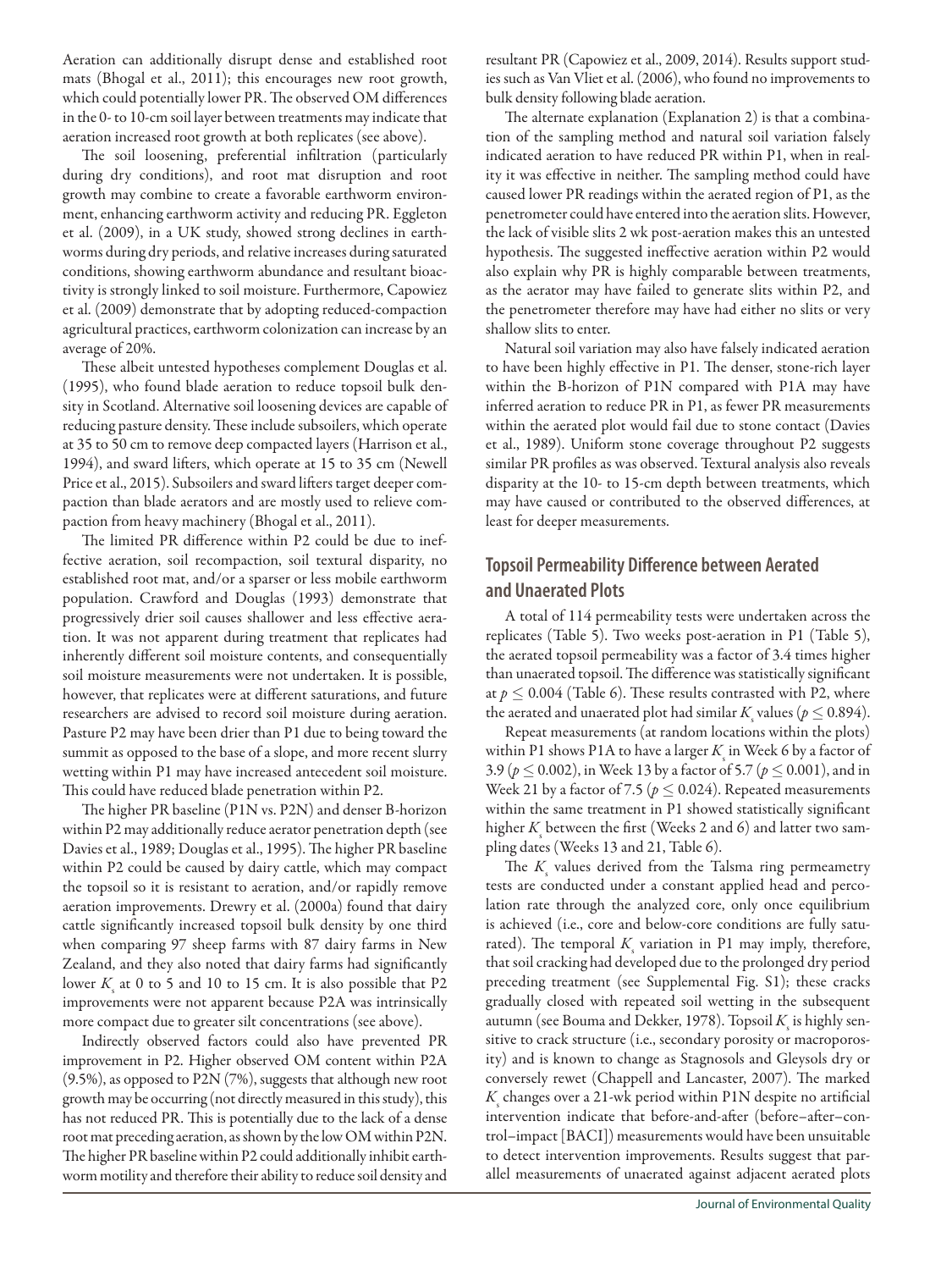(paired-plot design) are needed, alongside BACI measurements of aerated plots. Combining the paired-plot and BACI approach in this study would have been very beneficial to the interpretation of results and is therefore recommended for future research.

The two previously proposed explanations can explain why aeration may have increased permeability within P1 and not P2, although other interpretations are again possible.

Explanation 1 proposes that aeration was effective within P1, yet ineffective within P2. Aeration may have increased P1 permeability due to a combination of soil loosening, root mat disruption, and/or enhanced soil bioactivity. The soil loosening effect of the blades may contribute to altering soil macroporosity to increase  $K_{\varsigma}$ . In addition, the perforation of a root mat potentially enhances water percolation, especially if it is well established (Bhogal et al., 2011). The proposed improved earthworm environment (see above; Edwards and Lofty, 1977) may also have increased earthworm colonization within P1A and improved permeability (see Capowiez et al., 2009, 2014). Results support other published research suggesting that aeration may increase infiltration rates (de Koff et al., 2011) and reduce runoff (Van Vliet et al., 2006; de Koff et al., 2011). Similarly to PR, sward lifters (Drewry and Paton, 2000; Newell Price et al., 2015) and

subsoilers (Harrison et al., 1994) are capable of increasing pasture  $K_{\!\scriptscriptstyle\rm g}$ , although these operate at different depths to blade aeration.

The failure of aeration to increase permeability within P2 may be due to either ineffective aeration, soil re-compaction, no disruptable root mat, reduced earthworm abundance and activity (see above), or impermeable subsoil nullifying improvements. Impermeable subsoil could restrict  $K_{\rm s}$  improvements within P2, as subsoil may nullify topsoil improvements if it is the limiting  $K_s$ factor. This questions the practical applications of ex situ permeability tests that are commonly adopted during related studies (e.g., Drewry and Paton, 2000; Drewry et al., 2000b), if done on sites with impermeable subsoil (see Chappell and Ternan, 1997; Sherlock et al., 2000). For aeration to reduce flood risk, it is likely necessary for infiltrated water to percolate vertically through the subsoil rather than follow rapid near-surface flows. Thus, aeration on slowly permeable topsoils that override permeable subsoils may produce the greatest flood-mitigation benefit.

Explanation 2 proposes that aeration was entirely ineffective, and natural soil variation falsely indicated aeration to improve *K*s within P1. Stagnosols are typically slowly draining ( Jarvis et al., 1984), so slight variation in macrostructure between P1 treatments could influence readings (see Bouma and Dekker,

|  | Table 5. Saturated hydraulic conductivity summary statistics for Field Pasture 1 (P1) and Field Pasture 2 (P2). |  |  |
|--|-----------------------------------------------------------------------------------------------------------------|--|--|
|--|-----------------------------------------------------------------------------------------------------------------|--|--|

| <b>Pasture</b> | Sampling period     | Min.   | O10 <sup>+</sup> | Q25#   | Median      | Q75§   | Max.   | <b>Geometric</b><br>mean | <b>CV</b> | $\mathsf{n}$ |
|----------------|---------------------|--------|------------------|--------|-------------|--------|--------|--------------------------|-----------|--------------|
|                |                     |        |                  |        | $mm h^{-1}$ |        |        |                          | $\%$      |              |
| P <sub>1</sub> | Week 2 (aerated)    | 304.2  | 472.7            | 955.7  | 1872.8      | 2746.2 | 7356.1 | 1587.4                   | 88.5      | 11           |
|                | Week 2 (unaerated)  | 143.1  | 155.0            | 214.8  | 459.8       | 754.0  | 2107.0 | 461.5                    | 89.2      | 11           |
|                | Week 6 (aerated)    | 1331.6 | 1572.0           | 1742.4 | 2794.1      | 4300.4 | 7361.7 | 2885.0                   | 55.4      | 12           |
|                | Week 6 (unaerated)  | 226.5  | 265.0            | 327.5  | 501.0       | 1678.0 | 4273.8 | 748.4                    | 105.7     | 11           |
|                | Week 13 (aerated)   | 178.4  | 241.7            | 458.6  | 658.6       | 1188.2 | 2512.7 | 672.7                    | 73.5      | 13           |
|                | Week 13 (unaerated) | 10.4   | 37.8             | 54.4   | 170.8       | 331.2  | 427.2  | 118.3                    | 82.1      | 13           |
|                | Week 21 (aerated)   | 16.8   | 60.6             | 206.6  | 316.0       | 779.1  | 886.4  | 300.8                    | 71.4      | 9            |
|                | Week 21 (unaerated) | 3.3    | 6.7              | 12.6   | 21.0        | 107.9  | 3633.3 | 40.0                     | 269.9     | 9            |
| P <sub>2</sub> | Week 2 (aerated)    | 40.5   | 75.8             | 132.2  | 306.8       | 588.8  | 1365.5 | 263.6                    | 93.7      | 12           |
|                | Week 2 (unaerated)  | 132.0  | 138.7            | 172.9  | 321.6       | 520.9  | 928.7  | 311.4                    | 62.7      | 13           |

† Q10, 10th percentile.

‡ Q25, 25th percentile.

§ Q75, 75th percentile.

**Table 6. Saturated hydraulic conductivity Mann–Whitney–Wilcoxon (MWW) tests between aerated and unaerated treatments in Field Pasture 1 (P1) and Field Pasture 2 (P2).**

|                     |                          |                   |                          |                          |           | Mann-Whitney-Wilcoxon test (p) |                     |           |                      |                               |
|---------------------|--------------------------|-------------------|--------------------------|--------------------------|-----------|--------------------------------|---------------------|-----------|----------------------|-------------------------------|
|                     |                          |                   |                          | <b>Field Pasture 1</b>   |           |                                |                     |           |                      | <b>Field Pasture 2</b>        |
| <b>Treatment</b>    |                          |                   | <b>Aerated treatment</b> |                          |           |                                | Unaerated treatment |           | Aerated<br>treatment | <b>Unaerated</b><br>treatment |
|                     | Week 2                   | Week 6            | Week 13                  | Week 21                  | Week 2    | Week 6                         | Week 13             | Week 21   | Week 2               | Week 2                        |
| Week 2 (aerated)    | $\overline{\phantom{m}}$ | 0.091             | $0.013*$                 | $0.002**$                | $0.004**$ |                                |                     |           | -                    | 0.894                         |
| Week 6 (aerated)    |                          | $\qquad \qquad -$ | $0.001***$               | $0.001***$               |           | $0.002**$                      |                     |           |                      |                               |
| Week 13 (aerated)   |                          |                   | -                        | 0.144                    |           |                                | $0.001***$          |           |                      |                               |
| Week 21 (aerated)   |                          |                   |                          | $\overline{\phantom{m}}$ |           |                                |                     | $0.024*$  |                      |                               |
| Week 2 (unaerated)  |                          |                   |                          |                          | -         | 0.365                          | $0.006**$           | $0.006**$ |                      |                               |
| Week 6 (unaerated)  |                          |                   |                          |                          |           | $\qquad \qquad -$              | $0.001***$          | $0.002**$ |                      |                               |
| Week 13 (unaerated) |                          |                   |                          |                          |           |                                | $\qquad \qquad -$   | 0.083     |                      |                               |
| Week 21 (unaerated) |                          |                   |                          |                          |           |                                |                     | -         |                      |                               |

\* Significant at the 0.05 probability level.

\*\* Significant at the 0.01 probability level.

\*\*\* Significant at the 0.001 probability level.

Journal of Environmental Quality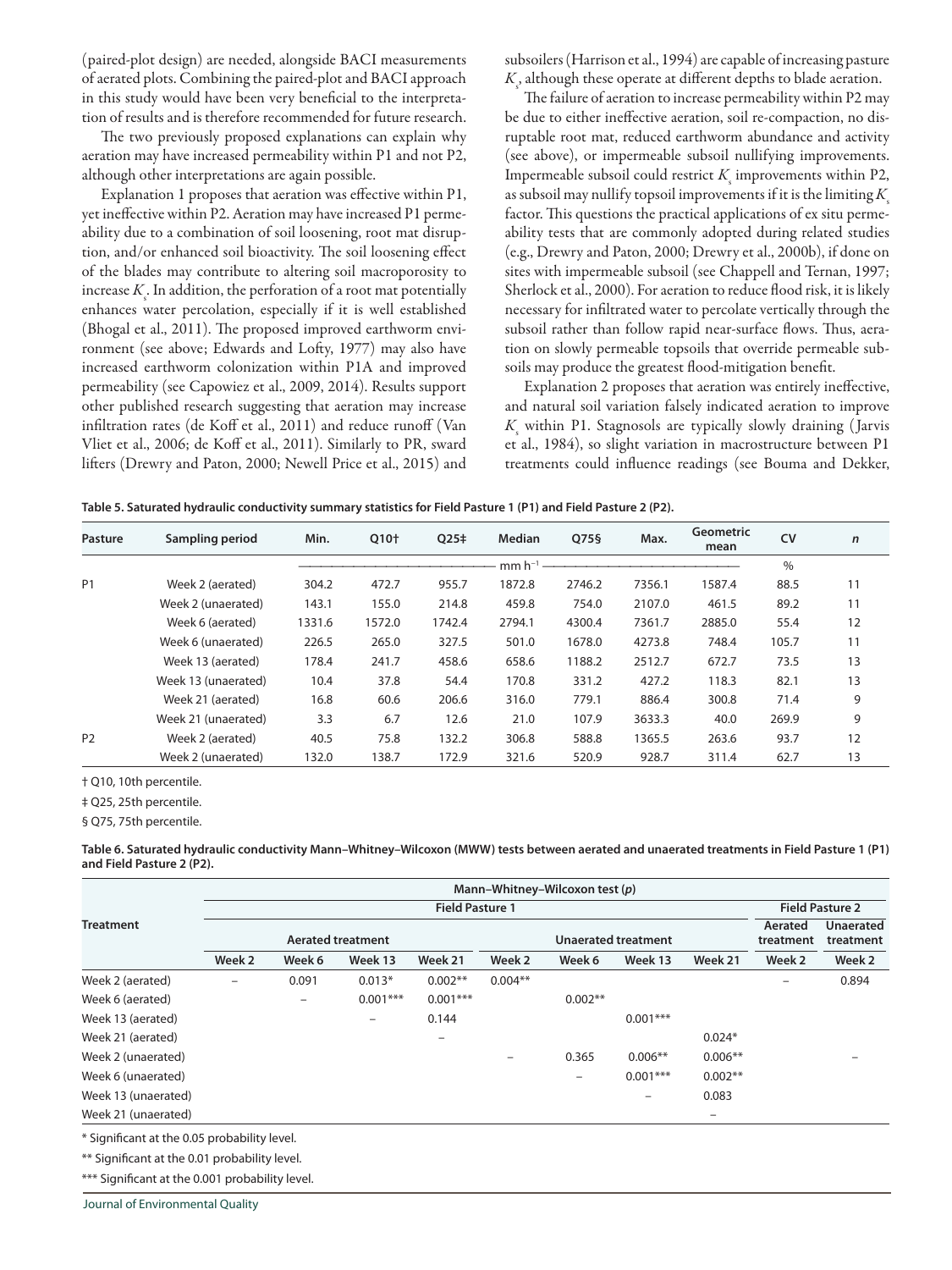1978). However, soil data from P1 (given above) suggest only minor textural difference. Furthermore, P1 plot boundaries are only 10 m apart, with plot centers only 50 m apart (Fig. 1). Thus, the supporting soil data and plot proximity dispute this, but it remains possible. Explanation 2 supports several related studies that found aerators to negligibly reduce runoff (Franklin et al., 2006; Butler et al., 2008). The proposed BACI-paired-plot approach for  $K_{\text{s}}$  measurements would test this hypothesis and is therefore recommended for future research.

## **Permeability Comparison with Local Rainfall Intensity**

A recent 25.5-yr record (1990–2018, excluding July 1993– March 1997) for the Skelton rain gauge, comprising of 847,320 values sampled at 15-min intervals, shows that rain occurred during 66,985 of those intervals (7.91% of the time). The maximum observed rainfall intensity (MORI) for this period was 21.2 mm 15 min<sup>-1</sup>. Converting the *K*<sub>s</sub> data into millimeters per 15 min and overlaying this with rainfall generates IEOF likelihood (where rainfall intensities exceed the topsoil  $K<sub>s</sub>$ ; Supplemental Tables S2 and S3; Horton, 1933).

During Week 2 in P1 (Supplemental Table S2), the minimum observed *K*<sub>s</sub> for both aerated (76 mm 15 min<sup>-1</sup>) and unaerated (35.8 mm 15 min−1) plots, exceeds the MORI. This suggests little to no potential for IEOF generation at P1 in either treatment. For Week 2 in P2 (Supplemental Table S3), six intervals (0.00896% of rainfall periods) surpass the  $K_{\rm s}$  minimum in the aerated site (10 mm 15 min−1), and one interval (0.00149% of rainfall periods) surpasses the 10th percentile of the aerated site (19 mm 15 min<sup>-1</sup>), whereas the minimum  $K_{\text{s}}$  within the unaerated region (33 mm) 15 min−1) exceeds the MORI. This suggests aeration to potentially cause very minor increases in IEOF likelihood within P2.

Repeat sampling at P1 (Supplemental Table S2) in Week 6 highlights that virtually no IEOF would likely be generated for both treatments, with an aerated minimum  $K<sub>s</sub>$  of 333 mm 15 min<sup>-1</sup>, and an unaerated minimum  $K_s$  of 56.8 mm 15 min<sup>-1</sup>. Week 13 in P1 demonstrates the aerated minimum  $K_{\rm s}$  (44.5 mm) 15 min−1) to exceed the MORI, yet 234 intervals (0.349% of rainfall periods) exceed the unaerated minimum  $K<sub>s</sub>$  (2.5 mm) 15 min−1), six (0.00896% of rainfall periods) exceed the 10th percentile (9.5 mm 15 min−1), and three (0.00448% of rainfall periods) exceed the lower quartile (13.5 mm 15 min−1). This highlights aeration's potential to substantially reduce IEOF likelihood 13 wk post-treatment. During Week 21, in P1, rainfall intensities exceed some  $K_{\rm s}$  threshold in both treatments, with aeration causing substantial reductions in IEOF likelihood at the minimum (7546 fewer intervals, 11.3% of rainfall periods), 10th percentile (726 fewer intervals, 1.08% of rainfall periods), lower quartile (107 fewer intervals, 0.160% of rainfall periods), and median (40 fewer intervals, 0.0597% of rainfall periods).

Without direct OF measurements or resulting streamflow, it is not possible to state if IEOF likelihood changes can make a noticeable difference at whole-field or stream microcatchment scales. This is because IEOF generated on micropatches of topsoil may infiltrate as it traverses adjacent micropatches of more permeable soil, so called "runoff–runon phenomena" (Bonell and Williams, 1986). Assuming Explanation 1 to be true, Weeks 13 and 21 at P1 imply that aeration may reduce flood risk (at least on a subfield scale), as  $\geq$ 25 and  $\geq$ 50%, respectively, of the P1N plot area could be generating IEOF for a considerable

number of events (for 107 and 40 15-min intervals, respectively). In contrast, only three 15-min intervals had the potential to generate IEOF on  $\geq$ 10% of the P1A plot area, and no recorded rainfall intensity had the potential to generate IEOF on  $\geq$ 25% of P1A. The very minor likelihood of increase in IEOF due to aeration in P2 is unlikely to cause a noticeable difference in flood risk, as it affected  $\geq$ 25% of P2A for only a single 15-min period, and  $\geq$ 10% of P2A for only six 15-min periods. This deduction implies that blade aeration may have the potential to reduce flood risk in regions where topsoil permeability conditions mean that IEOF is a frequent flood-generating mechanism. Pasture P1 findings support Van Vliet et al. (2006) and De Koff et al. (2011), who found aeration to reduce OF. Pasture P2 results support the negligible changes observed in Shah et al. (2004), Franklin et al. (2006), and Butler et al. (2008).

## **Summary and Conclusions**

Overland flow potentially amplifies flood risk across various regions of the world, yet previous research investigating if aeration reduces OF has revealed mixed findings. To improve process interpretation, two highly similar UK Stagnosol pastures (P1 and P2) underwent blade aeration and subsequent topsoil penetration resistance and permeability measurements over 21 wk. Permeability and precipitation information gathered from each replicate was used to generate IEOF likelihood, to assess if blade aeration could reduce this fast drainage pathway.

Blade aeration significantly reduced PR for at least 21 wk post-aeration in P1, although P2 showed no significant changes to penetration resistance, with a significant increase at 10 cm. The permeability results highlight that aeration significantly improved topsoil permeability for at least 21 wk post-treatment in P1, although no permeability improvement was observed within P2. Proposed reasons for increases in permeability and decreases in PR are blade-induced soil loosening, preferential infiltration, root mat disruption, and/or increased soil bioactivity. The P1 peaks-overthresholds analysis highlights that aeration can substantially reduce IEOF likelihood from up to 11.4% of rainfall periods pre-aeration to 0.0926% of rainfall periods post-aeration, although aeration within P2 caused no change in IEOF likelihood. Results highlight that aeration has the potential to reduce flood risk in areas with elevated IEOF likelihood, although improvements can be site specific.

Future aeration researchers are advised to include root density and earthworm diversity for improved system interpretation. Researchers should additionally include soil moisture measurements and blade penetration depth during aeration to validate aerator effectiveness. X-Ray tomography after aeration would also determine the effects of aeration on soil macroporosity. Future studies are advised that if blade insertion points and paths cannot be determined (either visually or via georeferencing), soil penetrometers may enter slits and bias measurements of penetration resistance. Similarly, studies are invited to question the suitability of ex situ permeametry for their study sites. Finally, future research should consider combining the paired-plot and BACI approaches, to rule out natural soil variation causing observed differences.

## **Supplemental Material**

The supplemental material consists of the treatment and sampling timetable for both pastures (Supplemental Table S1). A daily rainfall